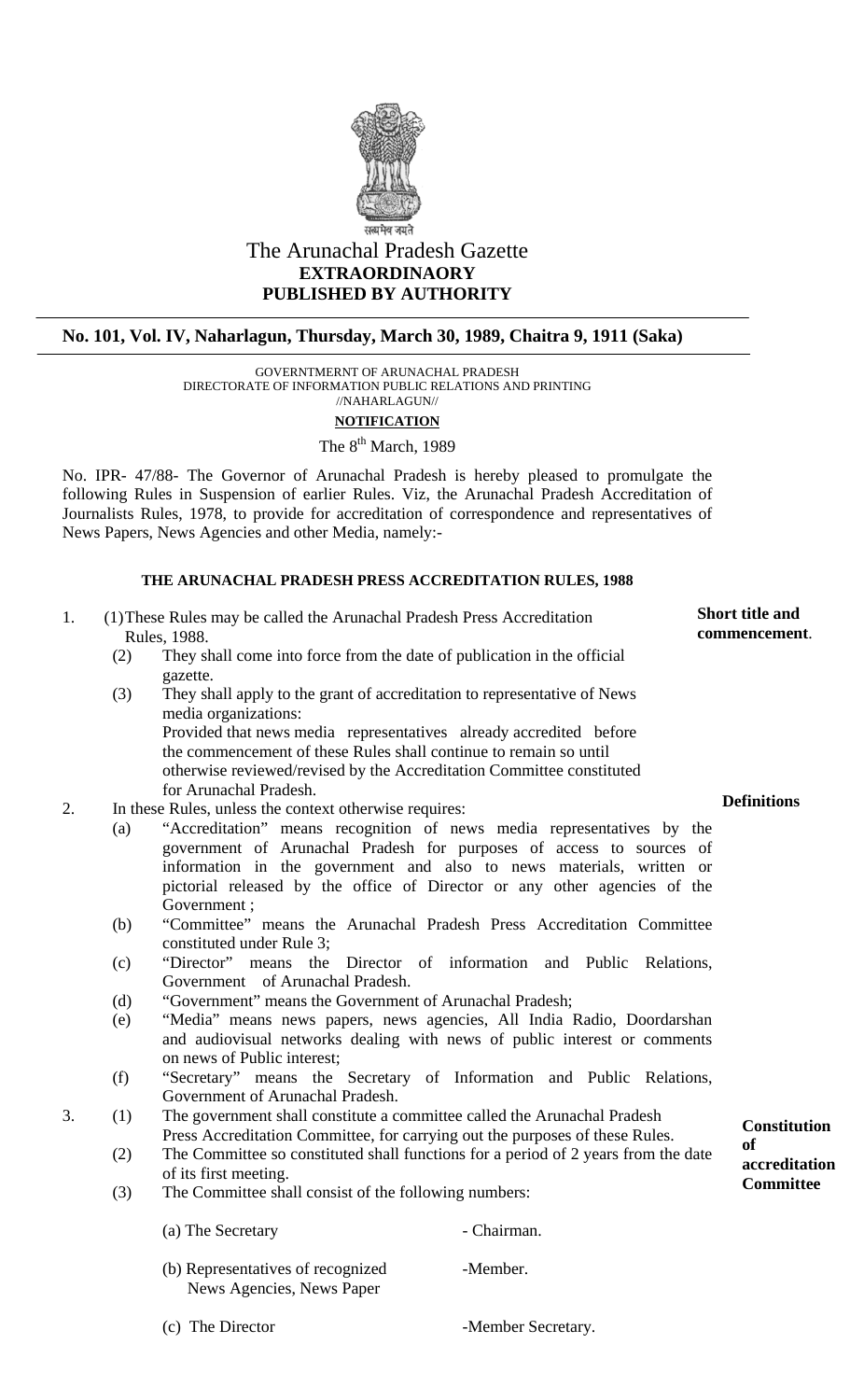(4) The Committee shall meet from time to time as and when considered necessary but it shall meet at least once in every four months. **Accreditation** 

- 4. (1) An accreditation shall be given under these Rules to representatives of News Agencies, news papers, correspondents of All India Radio and Doordarshan and Cameraman/ Photographer of Newspapers as may be recommended from time to time by the committee.
	- (2) Such accreditation shall not confer with any official or special status of media representatives, but shall recognize and identify him/her as a professional journalists dealing with news of public interest.
	- (3) Such accreditation shall be used for journalistic purposes only and not for any other purposes.
	- (4) An accredited representative shall not use the words "Accredited to the Government of Arunachal Pradesh" on visiting cards, letter heads or on any other form of personal stationery or any other literature. **Furnishing**
- 5. An accredited representative of the head/in–charge of the media or organization of news papers, shall furnish information forthwith to the Director if,
	- a. Such representatives ceases to publish news or ceases to represent the media or organization or news paper,
	- b. Such media or organization or newspaper ceases to function, and there upon the accreditation card shall be returned to the Director immediately,
- 6. An accreditation card granted under these Rules shall be withdrawn forthwith if:-
	- (i) The representatives cease to represent the media or organization or news papers: or
	- (ii) Such media or organization or news papers cease to function:

Provided that is shall not apply in case of such ceasing is only for a short period due to unforeseen happening beyond his control and if the publication of news or function of the media or organization is likely to continue in future

- 7. An accreditation granted under these Rules shall be suspended if the representative engages in non-journal istle activities or conduct himself in an unprofessional or undignified manner: Provided that such suspension shall not be made unless prior consultation with at least two members of the committee. **Suspension**
- 8. The contents of the items of the news papers or news organization shall include news and information's emanating from Arunachal Pradesh and they shall mainly contain formation, comments, features, illustration or current social, political, economical, cultural and other matters of public interest
- 9. For granting an accreditation under these Rules, the following conditions shall be fulfilled, namely:-
	- (i) The representative of the news papers or news organization or media shall reside within Arunachal Pradesh;
	- (ii) The headquarter of the representative of news papers or news organizations or media shall be within Arunachal Pradesh; and
	- (iii) The representative shall possess a recognized qualification of journalism having at least this year experience in the profession,
- 10. Any representative of news peppers or news agency or organization or media, may apply to the Director for the grant of accreditation under these Rules and such application shall contain the following information, namely:

**of information on ceasing to publish or function of media or newspaper, etc** 

> **Withdrawal of accreditation card**

**Eligibility criteria for news papers or news organisation**

**Eligible for granting accreditation** 

**Application for grant of accreditation** 

- (i) nature and type of agency;
- (ii) name of the news paper or news organization or media;